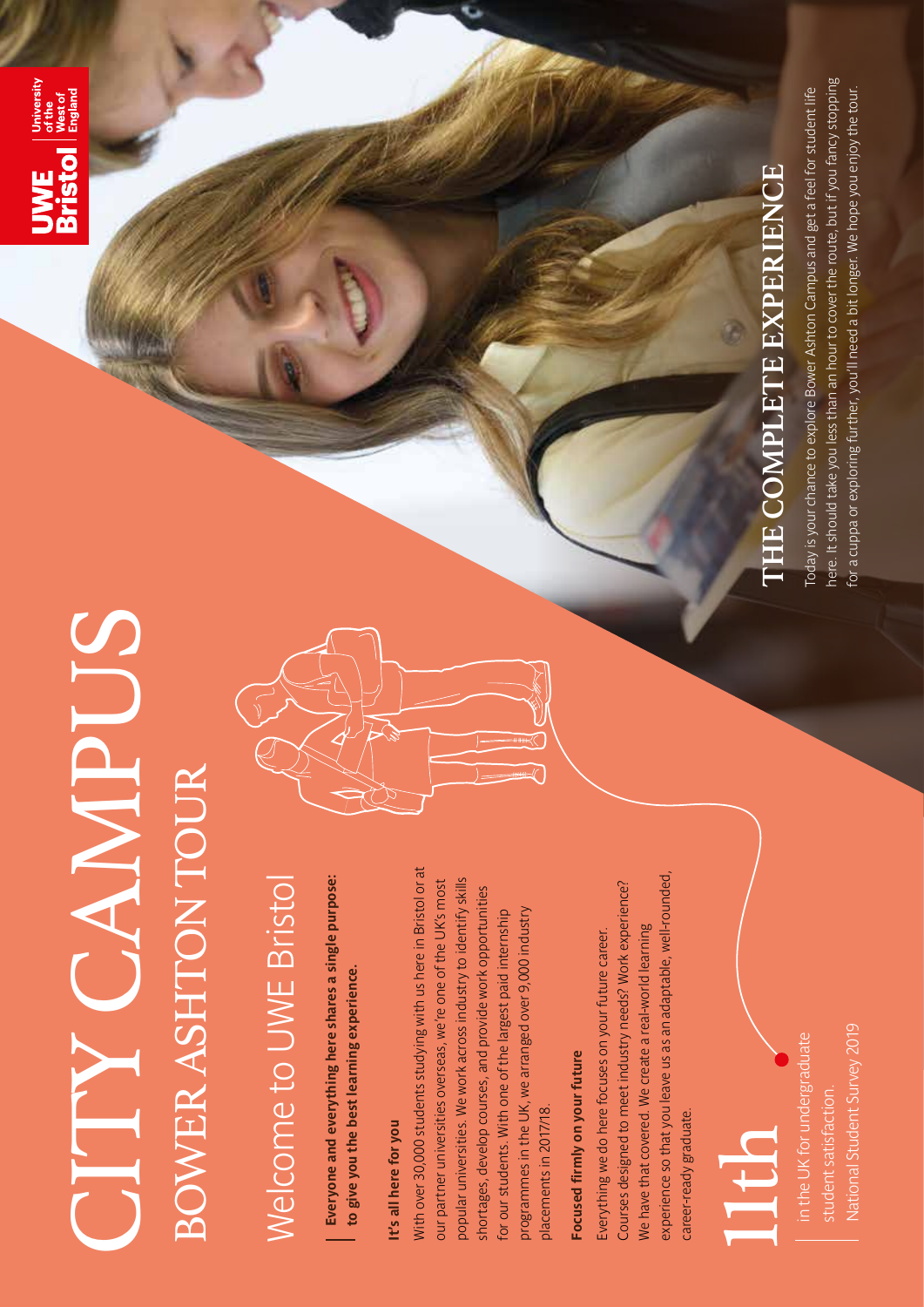# **BOWER ASHTON CAMPUS MAP** BOWER ASHTON CAMPUS MAP

















**of UWE Bristol graduates are in employment**  or further study six months after graduating. of UWE Bristol graduates are in employment **or further study six months after graduating.**

**Source: Destination of Leavers from Source:** Destination of Leavers from Higher Education Survey 2018. **Higher Education Survey 2018.**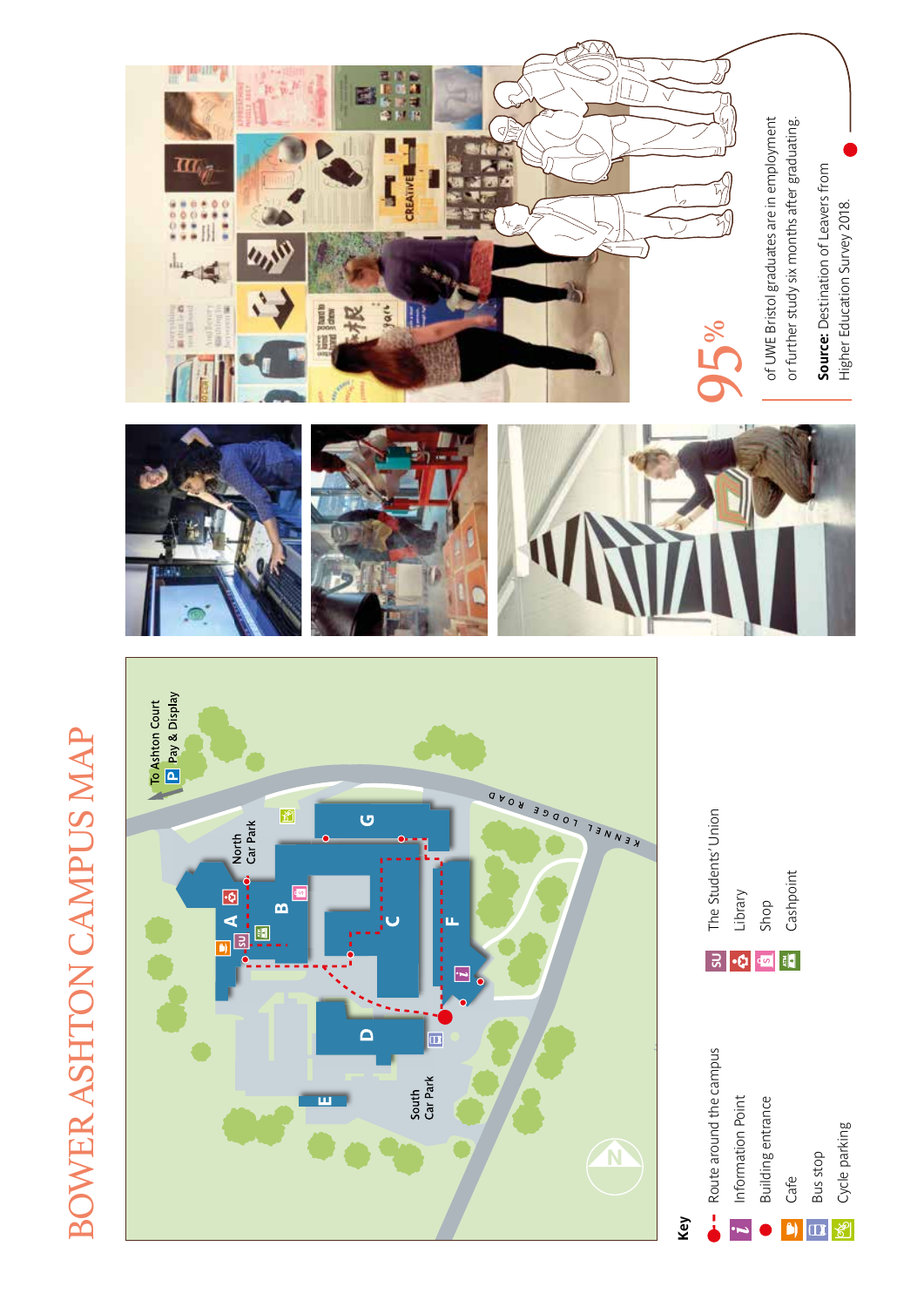| student support services. It's in the F Block foyer, just inside<br>Start at the Information Point - our main access point for        | inting, fine print and 3D print rooms<br>These include<br>Digital pr                                                              | Leaving the Library, walk back through the corridor to the lift<br>and staircase.                                          |
|---------------------------------------------------------------------------------------------------------------------------------------|-----------------------------------------------------------------------------------------------------------------------------------|----------------------------------------------------------------------------------------------------------------------------|
| the green building. Please ask staff at the Information Point for<br>a visitor swipe card. This will give you entry to buildings with | <b>Textiles</b>                                                                                                                   | If you'd like to see the rest of B Block, you'll find:                                                                     |
| restricted access.                                                                                                                    | Access to the rest of C Block through the doors at the end of<br>the corridor is restricted due to construction work.             | Photography on Level 3<br>Fashion on Level                                                                                 |
| Turn right when you get past the Information Point and walk                                                                           | ock will offer an easy-to-access student hub, which<br>The new B Blo                                                              | Leave the building where you entered it by the door to the left                                                            |
| down the corridor of F Block.                                                                                                         | to mental health, employment and academic<br>will be home t                                                                       | of the Students' Union bar. Go down the ramp/steps.                                                                        |
| On the right-hand side of the corridor is the newsroom.                                                                               | support along with modernised shop locations for our art shop                                                                     | Look to your left and you'll see our student services                                                                      |
| Next along the corridor is the EPI Centre - the main IT suite.                                                                        | team and Students' Union shop.                                                                                                    | consulting rooms, where students access help and advice on                                                                 |
| This is split into four rooms - all with Macs featuring the latest                                                                    | Go down the short corridor to your left and pass the art shop.                                                                    | a wide range of issues.*                                                                                                   |
| design software.                                                                                                                      | Here, students can buy a wide range of art, media and design                                                                      | *These are in temporary portakabins awaiting the                                                                           |
| Before entering these rooms, please check for an open access                                                                          | consumables from specialist paint materials to data storage.                                                                      | redevelopment of our new student centre, which will house                                                                  |
| sign to indicate no teaching sessions are in progress.                                                                                | At the end of the corridor turn right and then turn left towards                                                                  | all our student support services.                                                                                          |
| If you see this sign, feel free to go in and look around.                                                                             | and leave the building<br>the exit doors                                                                                          | Opposite you'll see our new D Block. Here you'll find                                                                      |
| The wooden building on your right is G Block which hosts the<br>At the end of the corridor, exit through the door to the left.        | When you step outside, turn right and go straight ahead                                                                           | flexible workshop spaces, communal areas and the                                                                           |
| following facilities:                                                                                                                 | towards a flight of stairs that will take you up to the patio<br>outside A block                                                  | following facilities:                                                                                                      |
| Film studios                                                                                                                          |                                                                                                                                   | Fabrication, casting and ceramics studios                                                                                  |
| Production studio                                                                                                                     | When you walk into the building you'll see the Students' Union                                                                    | The Centre for Fine Print Research<br>Interior Design                                                                      |
| Two large photography studios                                                                                                         | shop.<br>reception and                                                                                                            |                                                                                                                            |
| Sound recording and Foley sound effects studios<br>Stop motion animation and CGI studios                                              | To see where our largest drama studio is, simply follow the big<br>stickers on the floor or the wall signage directing you to it. | For security reasons you can only access these facilities with<br>a UWE Bristol identity card or a visitor swipe card      |
| Colour grading studios                                                                                                                |                                                                                                                                   |                                                                                                                            |
| Editing suites                                                                                                                        | B Block which will take you up one flight of stairs.<br>From the Students' Union follow the stickers on the floor                 | campus entrance. Please pop in and see us at our Information<br>Walk along until you reach your starting point at the main |
| For security reasons these facilities are only accessible with                                                                        | e doors and turn right to enter the Library.<br>Go through th<br>taking you to                                                    | Point if you have any questions.                                                                                           |
| a UWE Bristol identity card or a visitor swipe card                                                                                   | When you arrive at the Library, please let reception staff know                                                                   | Take a look at the gallery space directly above the Information                                                            |
| Retrace your steps back and head right under the covered<br>walkway through the door, which takes you into C Block.                   | that you're a visitor.                                                                                                            | Point where there are often student exhibits on display (open<br>until 17:00).                                             |
| Along this corridor and in the short corridor to your left you'll<br>see a number of specialist printmaking facilities and studios.   | In the Library you'll find both individual and group study areas.<br>Laptops are available to borrow and there's an extensive DVD | Excited by what you've seen? Find out more                                                                                 |
|                                                                                                                                       | selection of art-house films.<br>library with a                                                                                   | uwe.ac.uk                                                                                                                  |

LET'S GO

LET'S GO